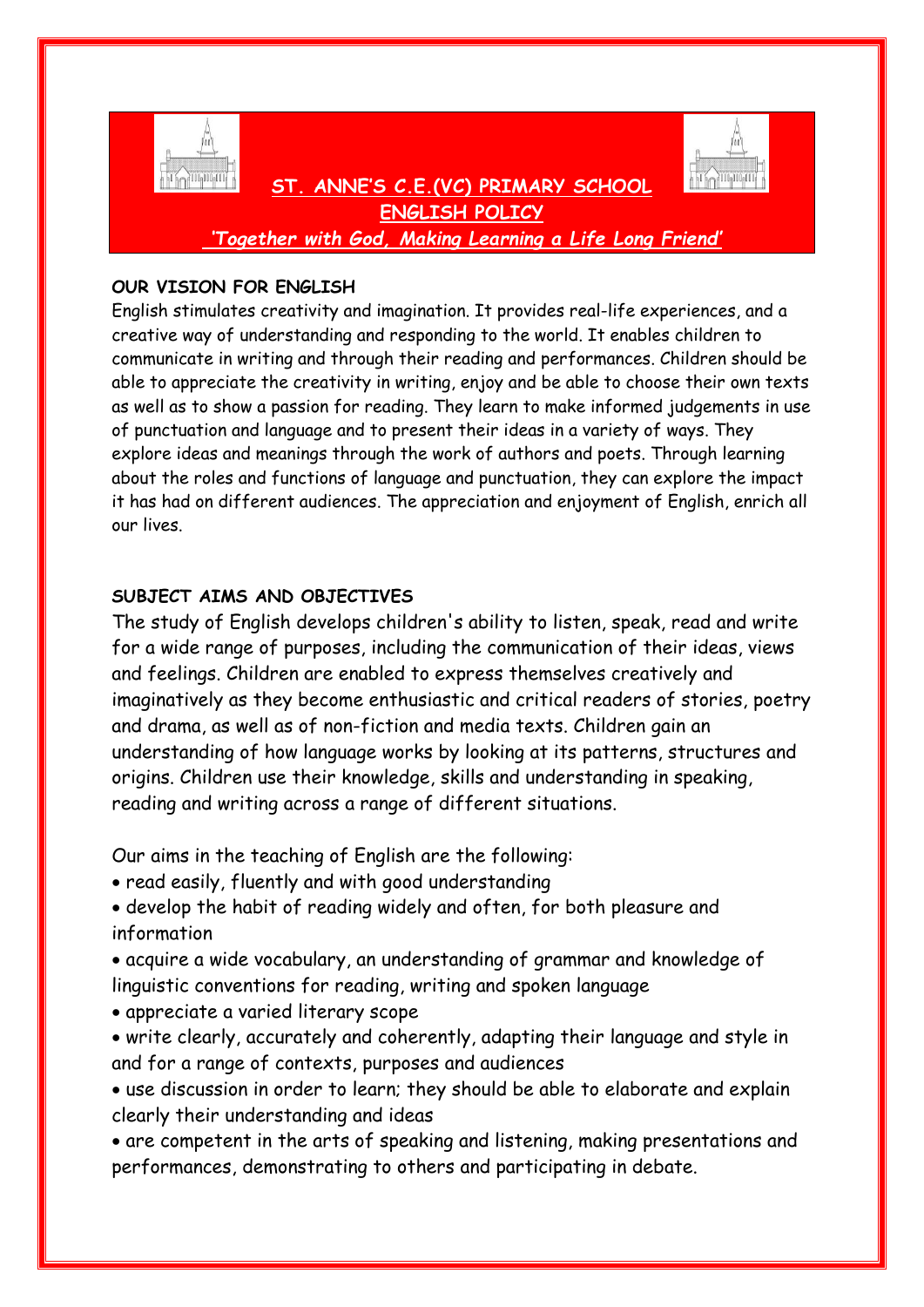#### **SUBJECT LEADER**

The member of staff responsible for leading English at St Anne's is Miss Alexa Turner.

#### **TEACHING APPROACHES**

Each morning there is a guided reading lesson: in Early Years and Year 1 this is based upon Read Write Inc (RWI) Phonics and from Year 2 onwards this is focussed around specific skill-sets using the "model, practise, review" cycle and varying relevant resources. The "model, practise, review" cycle is where the teacher/teaching assistant demonstrates a specific reading skill, children are given the opportunity to practise this either independently or within a guided group; this is reviewed and then repeated as necessary.

Spelling is taught through phonics (RWI Phonics) in Early Years and Key Stage 1 and then following through into Read Write Inc Spelling from Year 2 upwards. Children who need further support in Year 2 with phonics have intervention within RWI Phonics groups. Spelling is taught as starter activities within an English lesson around 5/6 times over a two week period. Grammar is taught both as starters in 5/6 English lessons per week from Year 1

onwards and within grammar for writing within an English lesson.

Compositional writing is taught daily through the class theme and class texts. During these sessions the children are expected to apply their technical skills as well as be creative and imaginative. They may work as a class, in groups or independently.

Because we teach a thematic curriculum the children also rehearse and apply their writing skills in other subjects. This ensures the children learn that writing is transferrable to other curriculum areas.

In all classes we seek to provide suitable learning opportunities for all children by matching the challenge of the task to the ability of the child. In some lessons, we do it through differentiated group work, while in others, we ask children to work from the same starting point before moving on to develop their own ideas. We use teaching assistants to support different children as appropriate, and to enable work to be matched to the needs of individuals so that each child is stretched and challenged.

**EARLY READING** \*\*\*\*\*\*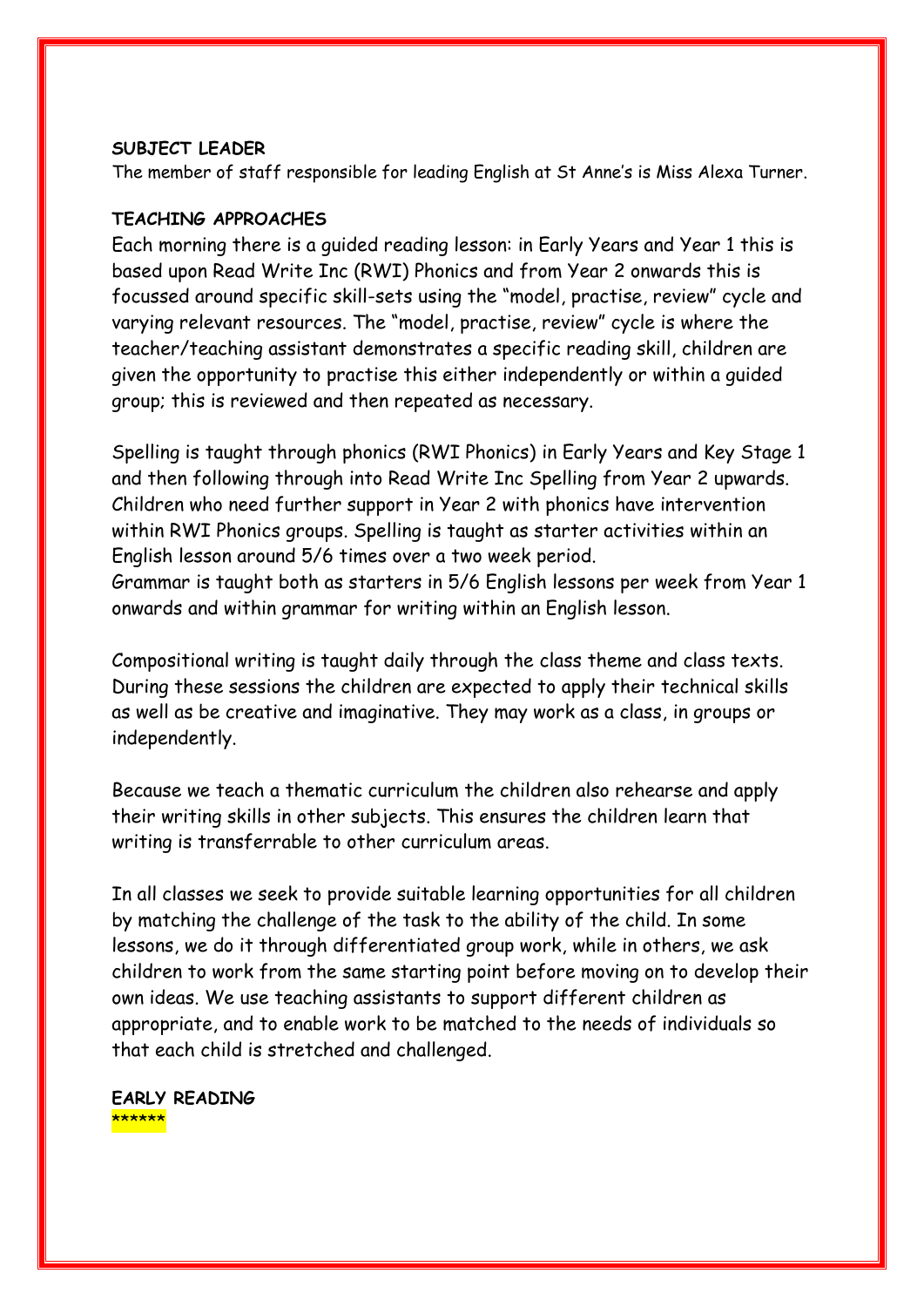## **PLANNING**

English is a core subject in the National Curriculum and we implement the statutory requirements of the English Curriculum.

The Programme of Study for English forms our long-term plan and details what is to be taught in each year group. These plans define what we teach, and ensure an appropriate balance and distribution of work across each year and ability group.

Class teachers are responsible for short term plans. There is no specific format for these plans, but they should include specific learning objectives for each lesson, and give details of how the lessons are to be taught as well as the role of the teacher and teaching assistants within each lesson. The class teacher keeps these individual plans and passes a copy on to the other adults who work with the children.

Teachers plan activities in English so that they build on the children's prior learning. There is an increasing challenge for the children as they move up through the school ad through the school year.

# **CONTRIBUTION OF ENGLISH TO THE DEVELOPMENT OF SMSC EDUCATION**

The teaching of English offers opportunities to support the social development of our children through the way we expect them to work with each other in lessons. Groupings allow children to work together, and give them the chance to discuss their ideas and feelings about their own work and the work of others. Their work in general helps them to develop a respect for the abilities of other children, and encourages them to collaborate and cooperate across a range of activities and experiences. The children learn to respect and work with each other and with adults, thus developing a better understanding of themselves and to develop an understanding of different times and cultures, through their work on famous writers and authors from around the world.

# **INCLUSION**

At our school, we teach English to all children, whatever their ability and individual needs. English forms part of the school curriculum policy to provide a broad and balanced education to all children. Through our English teaching, we provide learning opportunities that enable all pupils to make good progress. We strive hard to meet the needs of those pupils with special educational needs, those with disabilities, those with special gifts and talents, and those learning English as an additional language, and we take all reasonable steps to achieve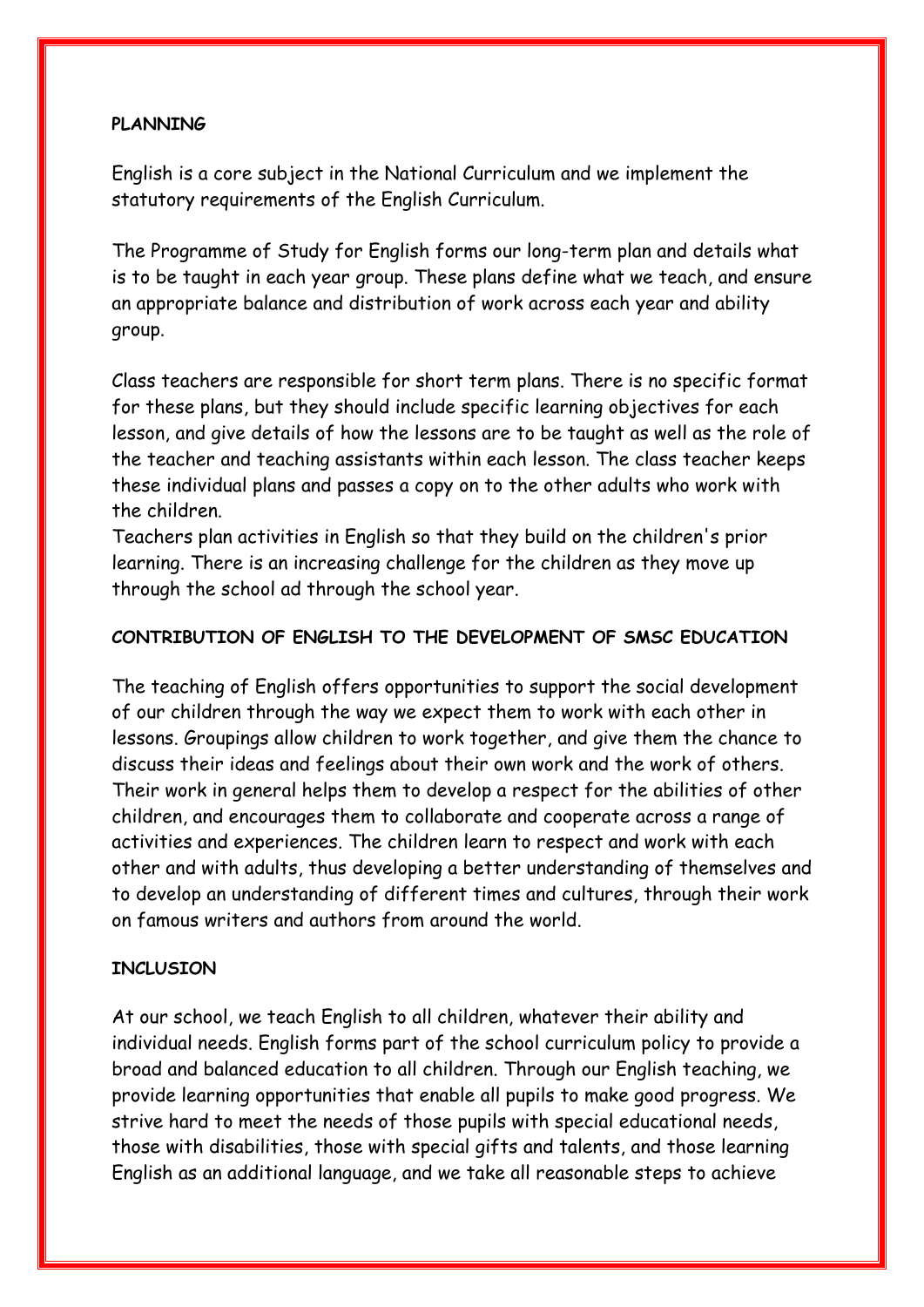this. For further details, see separate policies: Special Educational Needs; Disability Discrimination. When progress falls significantly outside the expected range, the child may have special educational needs. Our assessment process looks at a range of factors – classroom organisation, teaching materials, teaching style and differentiation – so that we can take some additional or different action to enable the child to learn more effectively.

### **ASSESSMENT AND RECORDING**

Writing is assessed half termly in a Writing Journey book which follows the child through the school. These are then assessed using Staffordshire Writing Grids or an adapted version for each year group. The Teacher Assessment Frameworks are used for Year 2 and Year 6 from Christmas onwards as appropriate. Our ongoing assessment is using an Excel spreadsheet outlining each objective for writing per year group.

Reading is assessed both termly using NFER testing and half termly using teacher assessment grids which are located on the Staff shared area. Reading is also assessed through the use of optional SAT's in Year 3-5 in May as well as statutory testing in Year 2 and 6.

Grammar is assessed termly through NFER testing and forms part of writing judgements.

Moderation is conducted by the subject lead and headteacher termly and moderated as a whole school at termly intervals as well as with other schools on a cyclical basis. Year 2 and Year 6 have bi-annual moderation with other schools.

After each assessment point, the SLT conduct pupil progress interviews with each staff member to identify interventions as necessary.

# **RESOURCES**

The following resources are used within the teaching of English across the school:

- Read Write Inc Phonics
- Read Write Inc Spelling
- Oxford Reading Tree Reading Scheme
- Collins Big Cat Reading Scheme
- Headstart Comprehension
- Reading Explorers Comprehension
- Teaching Comprehension Strategies
- Previous SAT's papers
- Optional SAT's Papers
- Nfer Testing materials
- CGP materials

#### **MONITORING AND REVIEW**